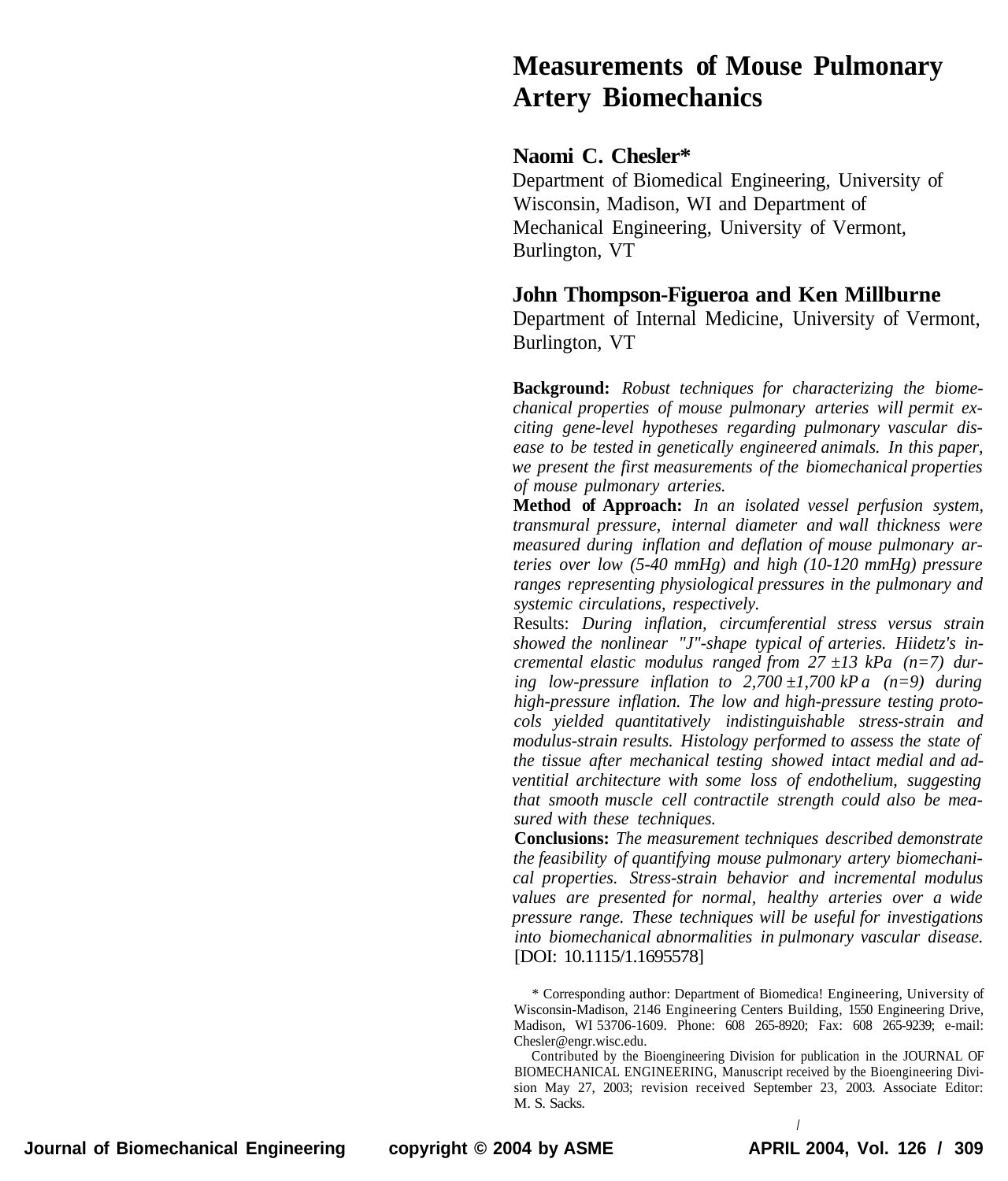## **Introduction**

Primary pulmonary hypertension (PPH) is a rapidly progressing and deadly disease that induces substantial pulmonary vascular remodeling [1]. Large and small pulmonary vessels exhibit thickening in all three layers of the blood vessel wall by both hypertrophy and hyperplasia of smooth muscle cells and by increased extracellular matrix protein deposition [2]. These biological changes have a significant effect on tissue biomechanical properties. For example, Young's modulus and residual stresses in rat pulmonary arteries have been shown to change with hypoxiainduced pulmonary hypertension  $[3,4]$ . Stress and strain distribution, compliance and impedance also have been estimated for the normal pulmonary vasculature of rats, cats, dogs, minipigs and newborn pigs [5–9]. However, there are no reported measurements of pulmonary artery biomechanical properties in mice.

Mice are useful models for studying diseases with known or suspected genetic defects since they are the only species for which genetically engineered mutants are widely available. For example, mice that have been genetically engineered to lack or over-express the gene for endothelial nitric oxide synthase are increasingly being used to study the effects of nitric oxide availability on the progression of hypoxia-induced pulmonary hypertension  $[10-12]$ . Furthermore, a genetic basis for many familial and sporadic cases of primary pulmonary hypertension has recently been discovered: heterozygous missense, nonsense and frameshift mutations in the bone morphogenetic protein type II receptor gene of the transforming growth factor beta cell-signaling superfamily  $[13,14]$ . Thus, the technical challenges of using such small animals for investigating pulmonary vascular remodeling are superseded by the exciting potential to explore molecular-level mechanisms in disease processes with genetically-engineered mice.

The goal of this study was to measure normal mouse pulmonary artery biomechanical properties in order to validate methods that could be applied to the pulmonary arteries of genetically engineered animals. Isolated vessel experiments were chosen for several reasons. First, this method allows good control of the mechanical environment, including transmural pressure, axial strain and vessel curvature. Also, since the vessel is isolated from its natural surroundings, the mechanical effects of tethering, which vary with vessel size and bifurcation level in the pulmonary vascular tree, can be neglected. Second, it allows excellent control of the biochemical environment, including pH,  $O_2$ ,  $CO_2$ , temperature, and the absence of immunological or hormonal factors that could affect smooth muscle contraction or vascular tone. Finally, in arteries as small as the mouse pulmonary, the vessel inner diameter (ID) can be measured optically by transillumination. This well-described technique has led to many significant contributions in the field of resistance vessel physiology (for example, see  $[15-18]$ .

## **Materials and Methods**

Left main pulmonary arteries were isolated from young (age: 7 weeks) C57BL6 mice after euthanasia as approved by the University of Vermont and University of Wisconsin Institutional Animal Care and Use Committees. The aorta, pulmonary veins, trachea, main bronchi and connective tissue were carefully removed after identification by specific anatomic location and morphology. The left pulmonary artery was then excised and mounted in an arteriograph chamber (Living Systems Instrumentation (LSI)). The arteriograph chamber consists of a bath for superfusion and a set of proximal and distal glass microcannulas (tip=400  $\mu$ m) on which the artery is mounted and secured with single strands of nylon suture (diameter=10  $\mu$ m). Thus mounted, vessels were perfused gently with Dulbecco's Modified Eagle's Medium (DMEM, Sigma Chemical Co.) through the proximal microcannula driven by a multi-roller pump. Pressure transducers were situated immediately up- and downstream of the vessel ( $P_{up}$  and  $P_{down}$ , respectively). An upstream in-line pressure servomechanism (LSI) continually adjusted the computed average transmural pressure  $(P_{ave}$ 



**Fig. 1 Isolated mouse pulmonary artery sutured to glass microcannulas, pre-stretched and pressurized to 5 mmHg. The interrupted white line is the VDA scan-line, which shows the axial position of measurements. The short sections of the scan-line that overlap the vessel wall boundaries are the LWT and RWT measured by analog edge detection. ID is the distance between the inner boundaries of the detected walls** (shown in yellow). Scale bar shows 400  $\mu$ m.

 $= \frac{1}{2}(P_{up} + P_{down})$ ) via computer control (LabView, National Instruments). The distal microcannula was then closed off to flow and a static transmural pressure was applied to the vessels as previously described for rat middle cerebral arteries  $[19]$ .

The vessel was visualized through transillumination on an inverted microscope  $(CX40,$  Olympus) with a  $10x$  objective. Through a trinocular observation tube with a 1.5x lens, the image was digitized in real time with a digital camera  $(C2020, Olym$ pus). A video dimensional analyzer (VDA, LSI) electronically determined the ID and left and right wall thicknesses (LWT and RWT, respectively). Vessel dimensions were measured by the video scan line, which detects the optical contrast of the vessel wall and generates a voltage ramp within the VDA, the amplitude of which is proportional to length. A sample image with white scan line is shown in Fig. 1 for a vessel at 10 mmHg. The precision of the VDA is approximately  $\pm 2.0 \mu$ m for this optical path after appropriate calibration. Inaccuracies can result from the artery centerline moving out of the plane of focus or loose connective tissue obscuring the edges of the vessel. The output of the VDA and up- and downstream pressure sensors were sent to a portable data acquisition computer (Latitude C800, Dell).

Two experimental protocols were used to measure tissue mechanical properties using a step history to approximate a constant load rate, as in [20]. These were low-pressure cyclic inflation and deflation  $(n=7)$  and high-pressure cyclic inflation and deflation  $(n=9)$  as detailed below. In particular, three of the vessels were subjected to the low-pressure protocol only, four were subjected to the low- and then the high-pressure protocol, and five were subjected to the high-pressure protocol only. No differences were observed between those vessels that were subjected to both the low and high-pressure protocols and those that were subjected to one only; thus, the data were grouped. In all cases, vessels were first slowly inflated to 40 mmHg (at approx. 10 mmHg/s) and pre-stretched so that no axial bending occurred at 40 mmHg. Typically, the amount of pre-stretch imposed was 50 to 100  $\mu$ m, or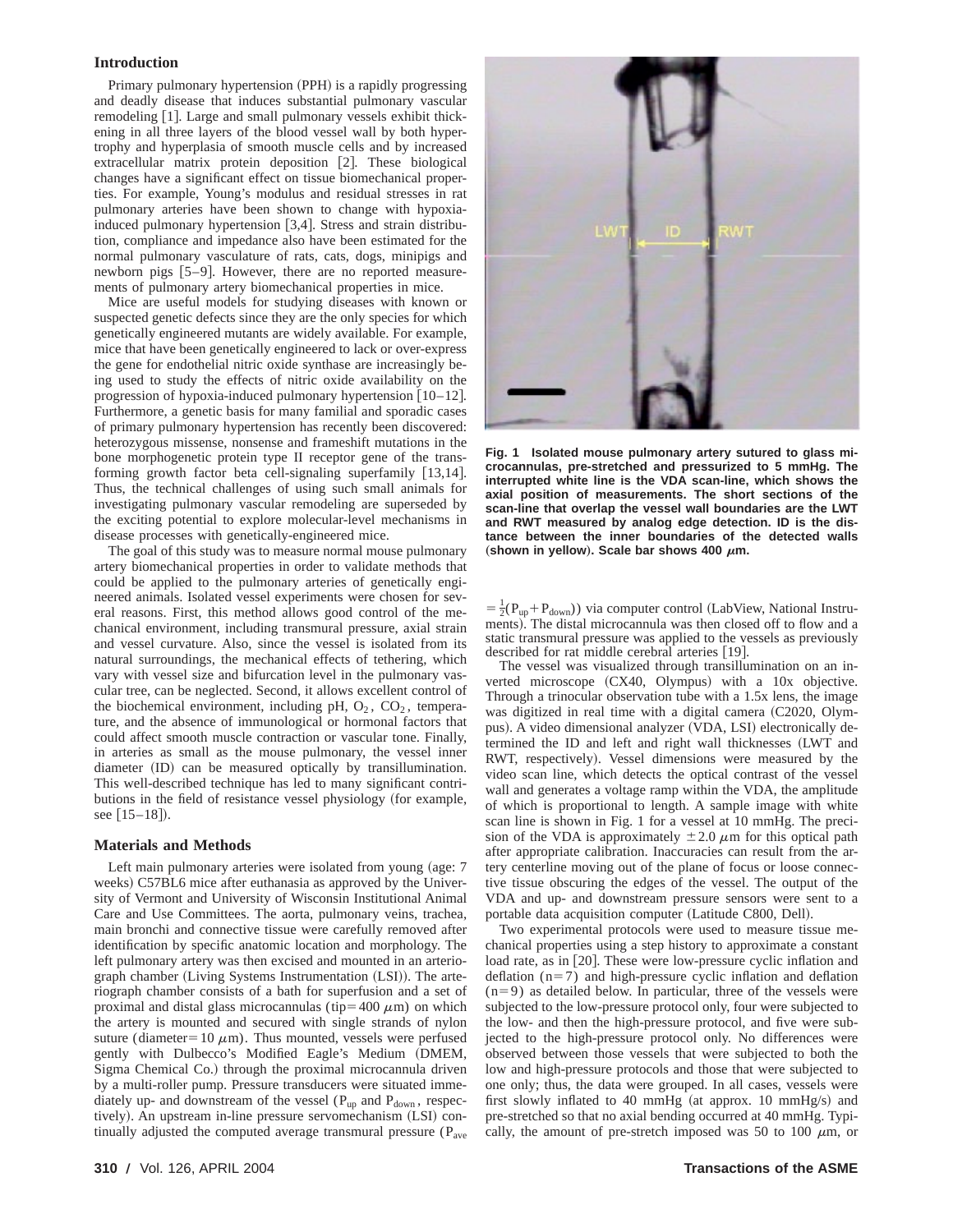

**Fig. 2 Representative raw data for OD and Pave versus time** during the second cycle of the low pressure cyclic inflation/ deflation protocol. Note occasional pressure over/undershoots **during step changes, and some creep and creep recovery during inflation and deflation, respectively.**

2.5% to 5%. Then, vessels were deflated and preconditioned with at least two cycles of low-pressure inflation and deflation identical to the low-pressure cyclic testing protocol. Tissue deformation in response to low-pressure inflation was consistent after the first cycle in general.

The peak pressure for the low-pressure protocol was chosen based on hypoxia-induced hypertensive pulmonary artery pressures in mice. The normal mean pulmonary artery pressure in C57BL6 wild type mice  $(20-30 g)$  is approximately 16 mmHg with peak systolic pressure up to  $30 \text{ mmHg}$  [21]. In response to hypoxia-induced hypertension, peak systolic pressure is 45 mmHg in the pulmonary circulation  $[10]$ . During low-pressure cyclic testing, average transmural pressure was stepped by 5 mmHg increments from 5 to 40 mmHg and then back down to 5 mmHg by 5 mmHg decrements five times in sequence, with each pressure held for 30 s (one minute at 40 mmHg). Five mmHg was chosen as the baseline pressure for this protocol since this was the lowest pressure at which vessels consistently did not collapse. Previous experiments on rat middle cerebral arteries were able to use baseline pressures closer to 0 mmHg  $[19]$ ; however, the pulmonary arteries are relatively more thin-walled and thus more collapsible than cerebral arteries. The peak pressure for the high-pressure protocol was chosen based on normal systemic pressures in mice (peak systolic pressure is  $120 \text{ mmHg}$  [21]). During high-pressure inflation, pressure was incremented by 10 mmHg from 10 to 120 mmHg and decremented to 10 mmHg, with each pressure level held for one minute (two minutes at 120 mmHg). Axial bending was occasionally observed at the highest pressures.

 $P_{\text{up}}$ ,  $P_{\text{down}}$  and average transmural pressure ( $P_{\text{ave}}$ ), ID, LWT and RWT were sampled at 1 Hz and recorded continuously. Outer diameter (OD) was calculated as the sum of ID, LWT and RWT. Representative data for OD and  $P_{ave}$  during the second cycle of the low-pressure cyclic protocol are shown in Fig. 2. To compute static tissue behavior, data points collected midway through the constant-pressure step were used to control for the effects of the occasional pressure overshoot during the step increase and any viscoelastic effects. That is, for the low-pressure protocol, points were taken 15 s after the step change in pressure, and for the high-pressure protocol, points were taken 30 s after the step. Preliminary results demonstrated that with these protocols hysteresis was minimal between inflation and deflation, and no significant plastic deformation was evident.

After testing, mouse pulmonary arteries were preserved for histology to assess the state of the tissue after mechanical testing. Tissue was slow frozen in tissue freezing medium surrounded by 2-methyl butane cooled by liquid nitrogen. Thin sections  $(5-10)$ 

 $\mu$ m) were cut at  $-20^{\circ}$ C on a cryostat (Richard-Allan Scientific) and stained with hematoxylin and eosin (Sigma Chemical Co.). Sections were imaged on an inverted microscope (TE-2000, Nikon) and captured using a spot camera and software for image capture and analysis (MetaVue, Optical Analysis Systems).

#### **Calculations**

The Cauchy stress in the circumferential direction was calculated at the inner wall using:

$$
\sigma_{\theta} = \frac{P_{\text{ave}}(\text{OD}^2 + \text{ID}^2)}{\text{OD}^2 - \text{ID}^2}
$$
 (1)

[22] and the Almansi circumferential strain for large deformations using:

$$
e_{\theta} = \frac{1}{2} \left( 1 - \frac{1}{\lambda_{\theta}^2} \right) \tag{2}
$$

[23] where the circumferential stretch ratio is  $\lambda_{\theta} = \pi$  ID/ $\pi$  ID<sub>0</sub> at the inner wall and  $ID_0$  is the inner diameter at the baseline pressure. This approach is incrementally nonlinear in the sense that nonlinear effects due to large deformations are included and the material is only assumed to have a constant elastic modulus between states of incremental deformation.

An incremental elastic modulus developed by Hudetz  $[24]$  for arteries subjected to step changes in pressure at fixed length, which also assumes globally nonlinear, but incrementally linear behavior between adjacent states of deformation, was calculated using:

$$
E_{\text{inc}} = \frac{\Delta P_{\text{ave}}}{\Delta ID} \frac{2 ID \text{ OD}^2}{\text{OD}^2 - \text{ID}^2} + \frac{2 P_{\text{ave}} \text{OD}^2}{\text{OD}^2 - \text{ID}^2}
$$
(3)

[24,25] where  $\Delta P$  is an incremental change in average transmural pressure,  $\Delta$ ID is the corresponding change in internal diameter, and ID, OD and  $P_{ave}$  are taken at the beginning of the increment. This incremental elastic modulus calculation further assumes the wall material is orthotropic, incompressible and homogeneous. In the absence of reliable residual stress (opening angle) and longitudinal force data, parameters for a fully three-dimensional model of tissue mechanics (such as have been suggested in the literature and concisely reviewed in  $[26]$ ) were not estimated.

#### **Results**

Pulmonary artery arterial diameter increased and decreased sigmoidally in response to increasing and decreasing transmural pressures for the low-pressure cycles (Fig. 3*a*). At the initial pressure of 5 mmHg, the OD was  $628 \pm 39 \mu$ m and ID/WT was 7  $\pm$  4. At the highest pressure of 40 mmHg, the vessels dilated to  $1183 \pm 58 \ \mu m$  OD with ID/WT equal to  $23 \pm 5$ . In response to increasing and decreasing transmural pressures for the highpressure cycles, the diameter increased and decreased roughly logarithmically (Fig. 3*b*). At the initial pressure of 10 mmHg, the average OD was  $638 \pm 50 \ \mu \text{m}$  and ID/WT was  $7 \pm 4$ ; at the highest pressure of 120 mmHg, the vessels dilated to  $1258 \pm 73 \ \mu m$ with ID/WT equal to  $30\pm8$ .

The stress-strain behavior of the arteries in both pressure groups showed the "J"-shape typical of arteries (Fig.  $4a$ ). E<sub>inc</sub> also increased with increasing strain with a ''J''-shape during inflation in both pressure groups  $(Fig. 4*b*)$ . For both calculations, the low- and high-pressure testing protocols yielded quantitatively indistinguishable results where the strain values overlapped.

Hematoxylin and eosin staining showed some intact endothelial cells and many medial smooth muscle and adventitial fibroblast cells in a representative mechanically tested artery (Fig. 5).

### **Discussion**

Synchronous pressure-diameter measurements in an isolated vessel perfusion system were used to quantify the biomechanical properties of normal, healthy mouse pulmonary arteries. Diameter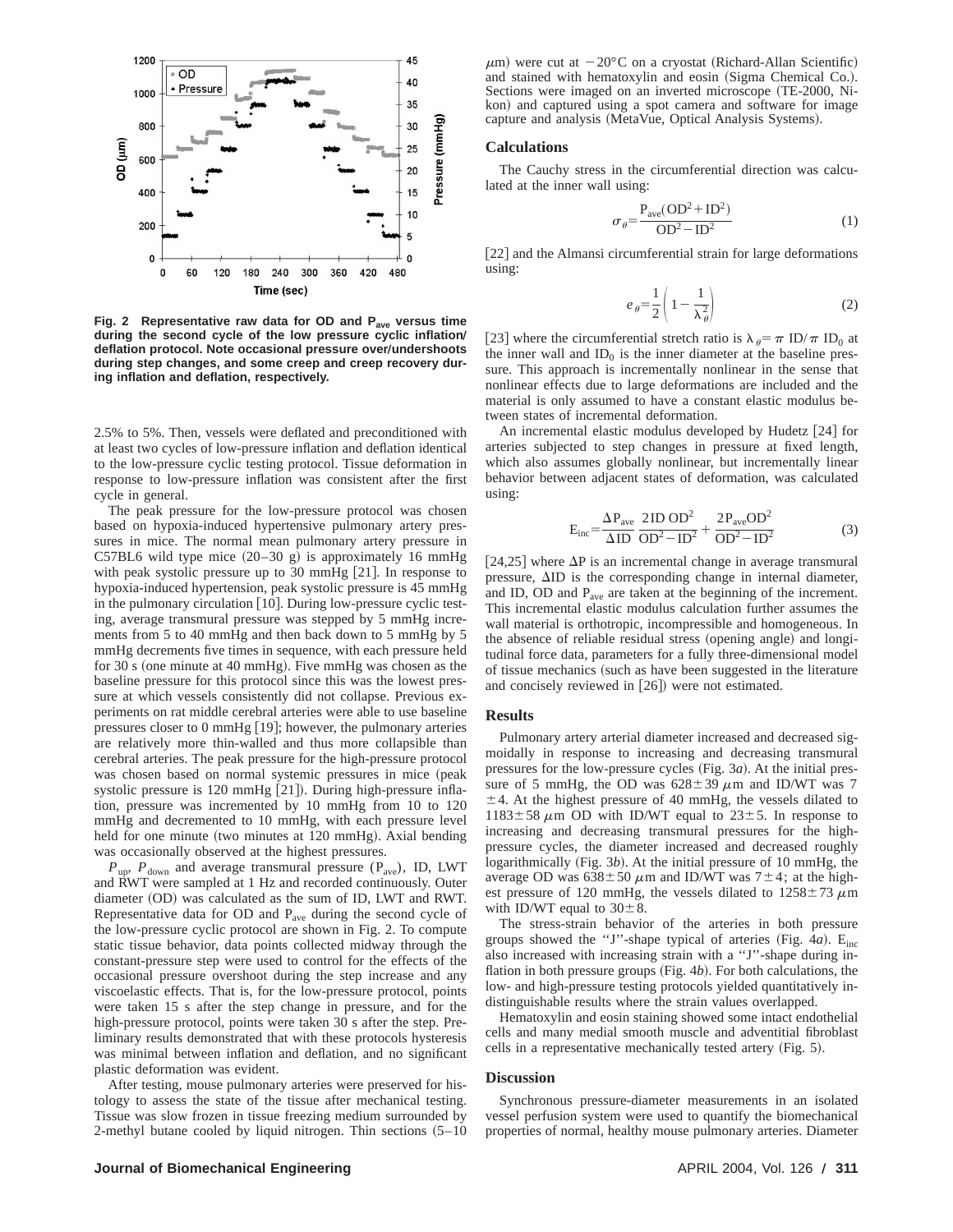

**Fig. 3** Outer diameter versus pressure for  $(a)$  low and  $(b)$  high **pressure inflation** "**gray boxes**… **and deflation** "**open triangles**… **of isolated left main pulmonary arteries. Values are mean**  $\pm$  **SD**  $(-SD$  for inflation,  $+SD$  for deflation).

change as a function pressure was sigmoidal in shape, as has been observed in other vessel types  $[20,27-29]$ . Langewouters and coauthors, in particular, used a three-parameter arctangent function to describe the outer cross-sectional area change of human aorta subjected to an inflation and deflation protocol similar to ours [20]. We used this arctangent function to model our pressurediameter data and obtained comparable parameter values for the low and high-pressure groups with good degrees of fit (data not shown).

Stress-strain behavior and the incremental modulus with respect to strain were calculated to characterize the mouse pulmonary artery elastic behavior. E<sub>inc</sub> values ranged from  $27 \pm 13$  kPa during low-pressure inflation to  $2,700 \pm 1,700$  kPa during high-pressure inflation. These data fall well within the range of  $E_{inc}$  values reported in the literature for other vessel types  $[24,25,30-33]$ . In particular, in rat middle cerebral arteries with experimental and analytical methods identical to those used here,  $E_{inc}$  increased from 25 to 3,667 kPa with increasing pressure from 5 to 150 mmHg  $[25]$ . The shapes of the stress-strain and  $E_{inc}$ -strain relationships are consistent with a two component model of the artery where the low modulus properties of elastin dominate at low stretch and high modulus recruited collagen fibers dominate at high stretch. The pattern of variation of  $E_{inc}$  with strain or pressure may be a useful indicator of vessel structural composition, and may change significantly with vascular remodeling [32].

Histology on a representative mouse pulmonary artery demonstrated intact medial and adventitial cells and architecture with some endothelial cell stripping. Endothelial cells are not expected to contribute significantly to arterial mechanical properties, but their absence suggests that assays for vessel reactivity that rely on an intact endothelium should not be pursued. In contrast, the



**Fig. 4** (a) Cauchy stress and (b) Hudetz's incremental elastic **modulus versus Almansi strain during inflation for low pres**sure (gray boxes) and high pressure (black boxes) testing protocols. Values are mean  $\pm$  SD, with  $E_{inc}$  values on a log scale.

collagen-rich adventitia is expected to contribute to tissue mechanical properties. Indeed, the relatively equal sizes of the media and adventitia support our conjecture above that collagen plays a significant role in pulmonary artery biomechanical properties. The presence of ample smooth muscle cells suggests that contractile strength could be measured with the techniques presented here by adding to the bath vasoconstrictors such as norepinephrine and potassium chloride, or vasodilators such as sodium nitroprusside and papaverine, as described with other vessel types [25].

Limitations of the isolated vessel technique with mouse pulmonary arteries include experimental error in the transillumination measurements, in particular LWT and RWT. At the highest pressures, the wall thicknesses are small but have sharp contrast with the surrounding fluid. As the pressure decreases, the walls thicken and lose the sharply defined contrast that is easily detectable optically. Our data from the low (high)-pressure testing protocol diverge on average  $20\%$   $(15\%)$  from the incompressible, constant axial length assumption. A solution to this problem suggested by Faury et al. is to measure the wall thickness optically at the highest pressure and then compute average wall thickness at lower pressures based on conservation of wall cross-sectional area (that is, assuming incompressibility and no axial strain)  $[34]$ . The assumption of zero axial strain is reasonable since the total sutureto-suture vessel length is fixed (suture slippage would catastrophically end the experiment), but some changes in the distribution of axial strain may occur. The absence of a local axial strain measurement is another limitation of this study. Differences in axial strain between normal and transgenic mice may be an important measure of the functional effects of the transgene in the vasculature.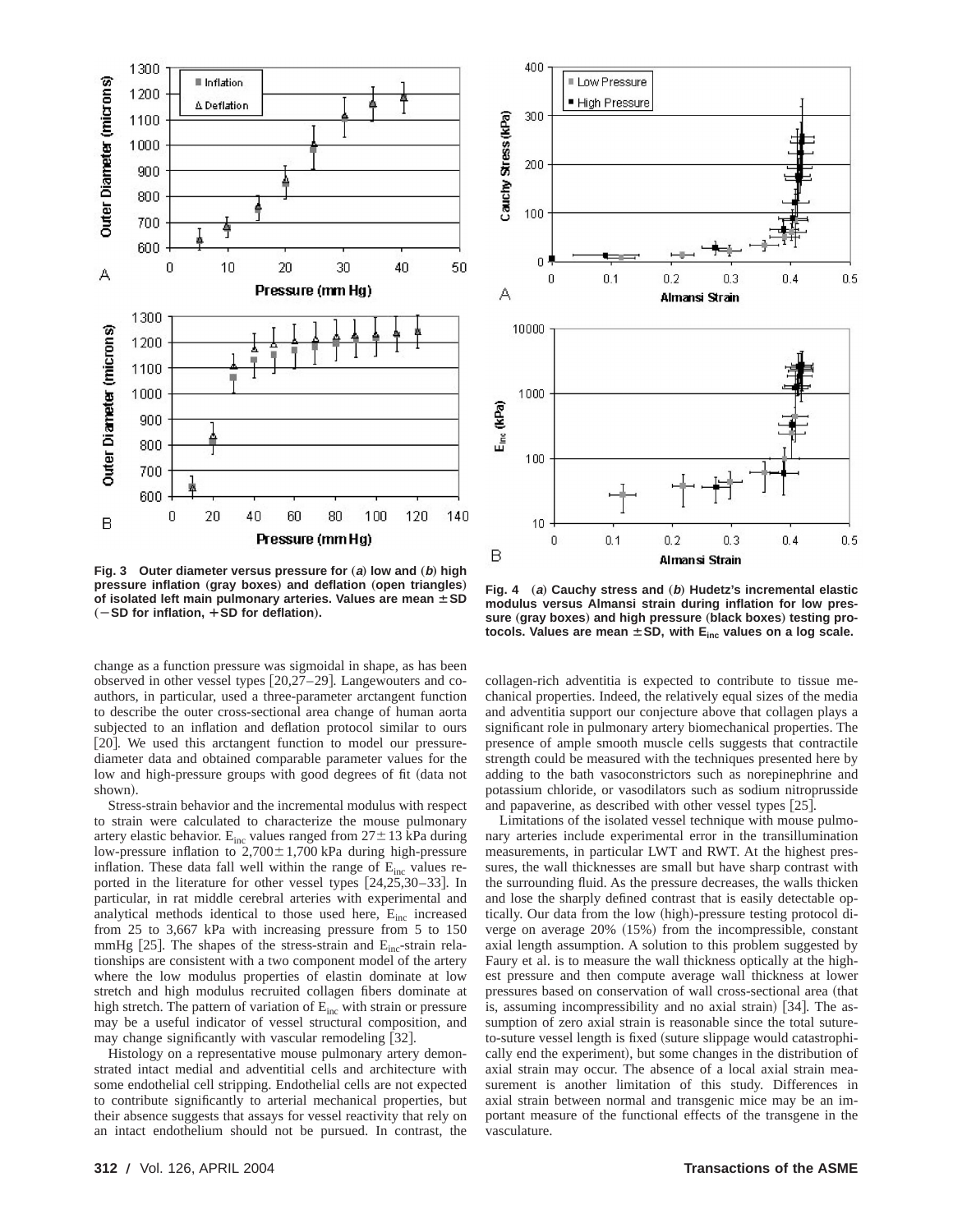

**Fig. 5 Representative mouse pulmonary artery in crosssection stained with hematoxylin and eosin. Intact medial** smooth muscle cells (SMC) and adventitial cells are visible; a **few intact endothelial cells** "**EC**… **are visible.**

Also, we were not able to measure pulmonary artery length in vivo and so were not able to mount the vessels at their in vivo length. However, with arteries mounted in the system as described above, we performed low-pressure cyclic inflation/deflation testing at three levels of axial extension  $(20, 40, 40, 60, \mu m,$  representing approximately  $2\%$  to  $6\%$  axial stretch) past the prestretched length and did not see differences in deformation (data not shown). Stretch ratios on the order 1.4 to 1.7, as suggested by Huang et al. [4] for pulmonary arterial segments from rats, resulted in the vessel detaching from the microcannulas. If the vessels are understretched axially as compared to the in vivo condition, the measured deformations most likely overestimate, and incremental moduli underestimate, the in vivo response. Finally, given the small aspect ratio (length/width) of these vessels when cannulated (see Fig. 1), and especially when pressurized, end effects may have influenced the measured properties. At the highest pressures tested, the aspect ratio fell as low as 1.5 in some cases.

In these experiments, we have measured the biomechanical properties of isolated mouse pulmonary arteries and described their behavior over a wide pressure range. The techniques to quantify stress-strain and modulus-strain relationships described here serve as a basis for experiments to quantify the biomechanical aspects of pulmonary vascular remodeling in mice. In the future, these methods could be applied to the pulmonary vasculature of genetically-engineered mice to investigate gene-level molecular mechanisms in pulmonary vascular remodeling, which may be applicable to pulmonary vascular disease in humans.

# **Acknowledgments**

Funding support from NIH COBRE grant P20RR15557 is gratefully acknowledged. The authors also wish to thank Daniel Sidney, Ray Vanderby, Rod Lakes and Ryan Kobs for helpful discussions.

## **References**

- [1] Gaine, S. P., and Rubin, L. J., 1998, "Primary Pulmonary Hypertension [Published Erratum Appears in Lancet 1999 Jan 2;353(9146):74]," Lancet, **352**(9129), p. 719-25.
- [2] Jeffery, T. K., and Wanstall, J. C., 2001, "Pulmonary Vascular Remodeling: A Target for Therapeutic Intervention in Pulmonary Hypertension,'' Pharmacological Therapies, 92(1), p. 1–20.
- [3] Huang, W., Sher, Y. P., Delgado-West, D., Wu, J. T., Peck, K., and Fung, Y. C., 2001, ''Tissue Remodeling of Rat Pulmonary Artery in Hypoxic Breathing. I.

Changes of Morphology, Zero-Stress State, and Gene Expression,'' Ann. Biomed. Eng., 29(7), p. 535-51.

- [4] Huang, W., Delgado-West, D., Wu, J. T., and Fung, Y. C., 2001, "Tissue Remodeling of Rat Pulmonary Artery in Hypoxic Breathing. II. Course of Change of Mechanical Properties," Ann. Biomed. Eng., 29(7), p. 552–62.
- [5] Chen, E. P., Bittner, H. B., Craig, D. M., Davis, Jr., R. D., and Van Trigt, 3rd, P., 1997, ''Pulmonary Hemodynamics and Blood Flow Characteristics in Chronic Pulmonary Hypertension," Ann. Thorac. Surg.,  $63(3)$ , p. 806–13.
- [6] Domkowski, P. W., Messier, Jr., R. H., Cockerham, J. T., Kot, P. A., Diodato, L. H., and Hopkins, R. A., 2001, ''Relationship of Hydraulic Impedance and Elasticity in the Pulmonary Artery of Maturing Newborn Pigs,'' J. Surg. Res., **100**(1), p. 116–26.
- [7] Segers, P., Brimioulle, S., Stergiopulos, N., Westerhof, N., Naeije, R., Maggiorini, M., and Verdonck, P., 1999, ''Pulmonary Arterial Compliance in Dogs and Pigs: The Three-Element Windkessel Model Revisited,'' Am. J. Physiol., 277(2 Pt 2), p. H725-31.
- [8] Yen, R. T., Fung, Y. C., and Bingham, N., 1980, "Elasticity of Small Pulmonary Arteries in the Cat," J. Biomech. Eng.,  $102(2)$ , p. 170-7.
- [9] Zhao, J., Day, J., Yuan, Z. F., and Gregersen, H., 2002, "Regional Arterial Stress-Strain Distributions Referenced to the Zero-Stress State in the Rat,'' American Journal of Physiology-Heart & Circulatory Physiology, 282(2), p. H622–9.
- [10] Fagan, K. A., Fouty, B. W., Tyler, R. C., Morris, Jr., K. G., Hepler, L. K., Sato, K., LeCras, T. D., Abman, S. H., Weinberger, H. D., Huang, P. L., McMurtry, I. F., and Rodman, D. M., 1999, ''The Pulmonary Circulation of Homozygous or Heterozygous eNOS-Null Mice Is Hyperresponsive to Mild Hypoxia,'' J. Clin. Invest., **103**(2), p. 291-9.
- [11] Fagan, K. A., Tyler, R. C., Sato, K., Fouty, B. W., Morris, Jr., K. G., Huang, P. L., McMurtry, I. F., and Rodman, D. M., 1999, ''Relative Contributions of Endothelial, Inducible, and Neuronal NOS to Tone in the Murine Pulmonary Circulation," Am. J. Physiol., 277(3 Pt 1), p. L472-8.
- [12] Yamashita, T., Kawashima, S., Ohashi, Y., Ozaki, M., Rikitake, Y., Inoue, N., Hirata, K., Akita, H., and Yokoyama, M., 2000, ''Mechanisms of Reduced Nitric Oxide/cGMP-Mediated Vasorelaxation in Transgenic Mice Overexpressing Endothelial Nitric Oxide Synthase," Hypertension, 36(1), p. 97-102.
- [13] Thomson, J. R., Machado, R. D., Pauciulo, M. W., Morgan, N. V., Humbert, M., Elliott, G. C., Ward, K., Yacoub, M., Mikhail, G., Rogers, P., Newman, J., Wheeler, L., Higenbottam, T., Gibbs, J. S., Egan, J., Crozier, A., Peacock, A., Allcock, R., Corris, P., Loyd, J. E., Trembath, R. C., and Nichols, W. C., 2000, ''Sporadic Primary Pulmonary Hypertension Is Associated with Germline Mutations of the Gene Encoding BMPR-II, a Receptor Member of the TGF-beta Family," J. Med. Genet.,  $37(10)$ , p. 741–5.
- [14] Machado, R. D., Pauciulo, M. W., Thomson, J. R., Lane, K. B., Morgan, N. V., Wheeler, L., Phillips, 3rd, J. A., Newman, J., Williams, D., Galie, N., Manes, A., McNeil, K., Yacoub, M., Mikhail, G., Rogers, P., Corris, P., Humbert, M., Donnai, D., Martensson, G., Tranebjaerg, L., Loyd, J. E., Trembath, R. C., and Nichols, W. C., 2001, ''BMPR2 Haploinsufficiency as the Inherited Molecular Mechanism for Primary Pulmonary Hypertension,'' Am. J. Hum. Genet., **68**(1), p. 92-102.
- [15] Mulvany, M. J., and Halpern, W., 1977, "Contractile Properties of Small Arterial Resistance Vessels in Spontaneously Hypertensive and Normotensive Rats," Circ. Res., 41(1), p. 19-26.
- [16] Warshaw, D. M., Mulvany, M. J., and Halpern, W., 1979, "Mechanical and Morphological Properties of Arterial Resistance Vessels in Young and Old Spontaneously Hypertensive Rats," Circ. Res., 45(2), p. 250-9.
- [17] Cipolla, M. J., Harker, C. T., and Porter, J. M., 1996, "Endothelial Function and Adrenergic Reactivity in Human Type-II Diabetic Resistance Arteries,'' J. Vasc. Surg., 23(5), p. 940-9.
- [18] Mandala, M., Gokina, N., and Osol, G., 2002, "Contribution of Nonendothelial Nitric Oxide to Altered Rat Uterine Resistance Artery Serotonin Reactivity During Pregnancy," Am. J. Med. Electron., **187**(2), p. 463–8.
- [19] Coulson, R. J., Cipolla, M. J., Vitullo, L., and Chesler, N. C., 2004, "Mechanical Properties of Rat Middle Cerebral Arteries (NOS 3) With and Without Myogenic Tone," J. Biomech. Eng.  $126(1)$ , p. 76-81.
- [20] Langewouters, G. J., Wesseling, K. H., and Goedhard, W. J., 1984, "The Static Elastic Properties of 45 Human Thoracic and 20 Abdominal Aortas in Vitro and the Parameters of a New Model," J. Biomech.,  $17(6)$ , p.  $425-35$ .
- [21] Steudel, W., Ichinose, F., Huang, P. L., Hurford, W. E., Jones, R. C., Bevan, J. A., Fishman, M. C., and Zapol, W. M., 1997, "Pulmonary Vasoconstriction and Hypertension in Mice with Targeted Disruption of the Endothelial Nitric Oxide Synthase (NOS 3) Gene," Circ. Res.,  $81(1)$ , p. 34-41.
- [22] Timoshenko, S., 1934, Theory of Elasticity. First ed. 1934, New York, NY: McGraw-Hill Book Company, Inc.
- [23] Fung, Y. C., 1990, Biomechanics: Motion, Flow, Stress and Growth. 1990, New York City: Springer-Verlag New York Inc.
- [24] Hudetz, A. G., 1979, "Incremental Elastic Modulus for Orthotropic Incom-<br>pressible Arteries," J. Biomech., **12** $(9)$ , p. 651–5.
- [25] |Coulson, R. J., Chesler, N. C., Vitullo, L., and Cipolla, M. J., 2002, "Effects of Ischemia and Myogenic Activity on Active and Passive Mechanical Properties of Rat Cerebral Arteries,'' American Journal of Physiololgy: Heart and Circulation Physiolology, 283(6), p. H2268-75.
- [26] Humphrey, J. D., 1999, "An Evaluation of Pseudoelastic Descriptors Used in Arterial Mechanics," J. Biomech. Eng., 121(2), p. 259–62.
- [27] Kornet, L., Jansen, J. R., Nijenhuis, F. C., Langewouters, G. J., and Versprille, A., 1998, ''The Compliance of the Porcine Pulmonary Artery Depends on Pressure and Heart Rate," J. Physiol. (London),  $512$ (Pt 3), p. 917–26.
- [28] Caputo, L., Tedgui, A., Poitevin, P., and Levy, B. I., 1992, "In Vitro Assess-